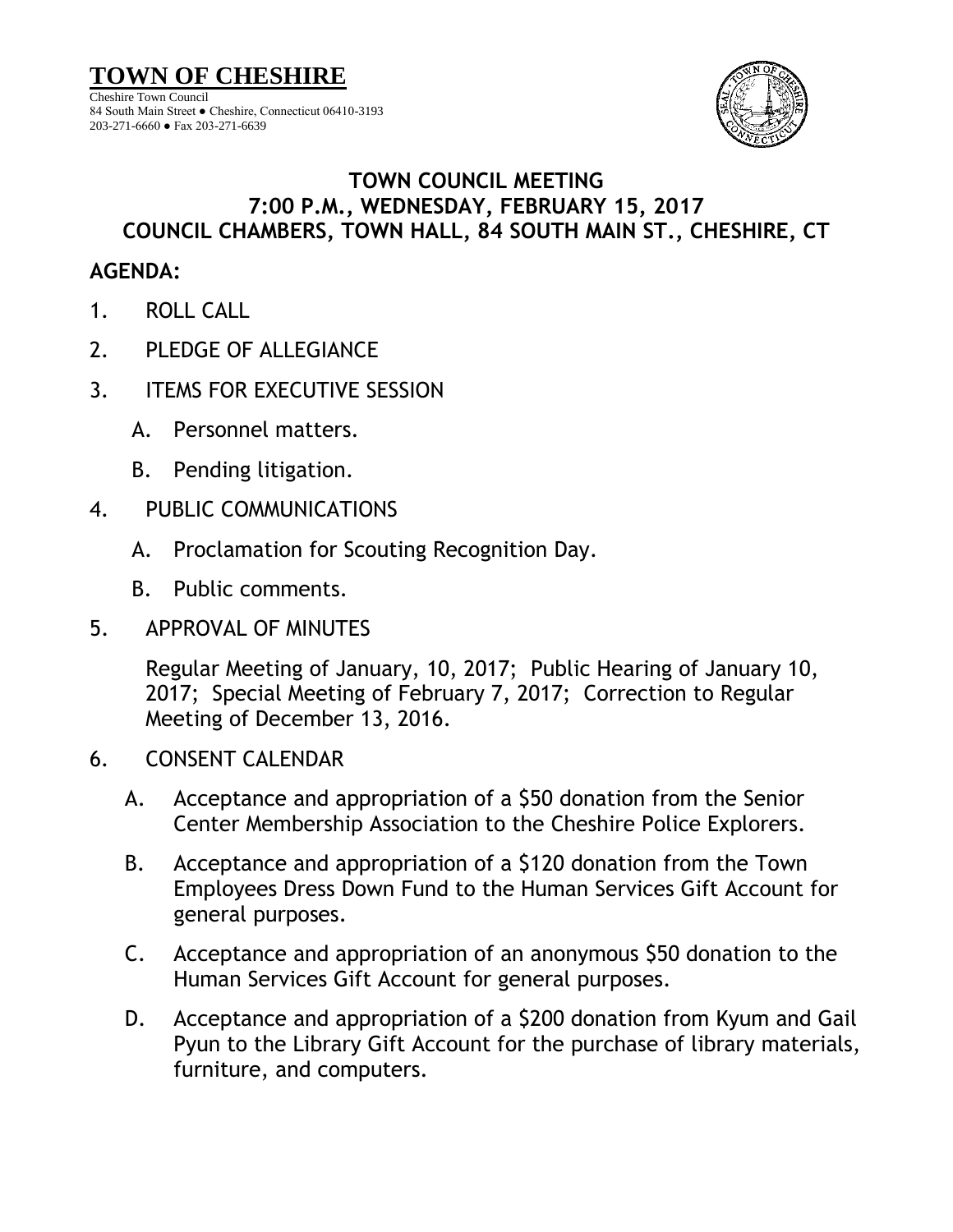- E. Acceptance and appropriation of a \$250 donation from Cathy Devlin in honor of Joan Devlin to the Library Gift Account for the purchase of library materials, furniture, and computers.
- F. Acceptance and appropriation of a \$100 donation from James and Jayne O'Brien to the Library Gift Account for the purchase of library materials, furniture, and computers.
- G. Acceptance and appropriation of a \$183 donation from the Cheshire Regional Rehabilitation Center Wreath Walk event to the Library Gift Account for the purchase of library materials, furniture, and computers.
- H. Acceptance and appropriation of a \$22.50 donation from James Freer to the Library Gift Account for the purchase of library materials, furniture, and computers.
- I. Acceptance and appropriation of a \$4,000 donation from Richard and Mary Schena for the purchase of the portable ice rink.
- J. Acceptance and appropriation of a \$1,500 donation from the Lion's Club for the purchase of the portable ice rink.
- K. Acceptance and appropriation of an anonymous \$900 donation to the Parks Gift Account for general purposes.
- L. Acceptance and appropriation of an anonymous \$40 donation for the Lock 12 museum.
- M. Authorization to apply, and acceptance and appropriation of, a \$2,000 Quick Grant for the Library Community Connections program.
- N. Acceptance and appropriation of a \$105 donation from a Yellow House event to the Cheshire Fuel Bank.
- O. Acceptance and appropriation of \$21 in proceeds from Plarn Barn Bag and Cro-Knit sales to the Human Services Gift Account for Senior Center programs.
- P. Acceptance and appropriation of a \$100 donation from Alan and Lorraine Gurz to the Human Services Gift Account for Senior Center programs.
- Q. Acceptance and appropriation of a \$25 donation from the Cheshire Senior Center Widows and Widowers Club to the Human Services Gift Account for Senior Center programs.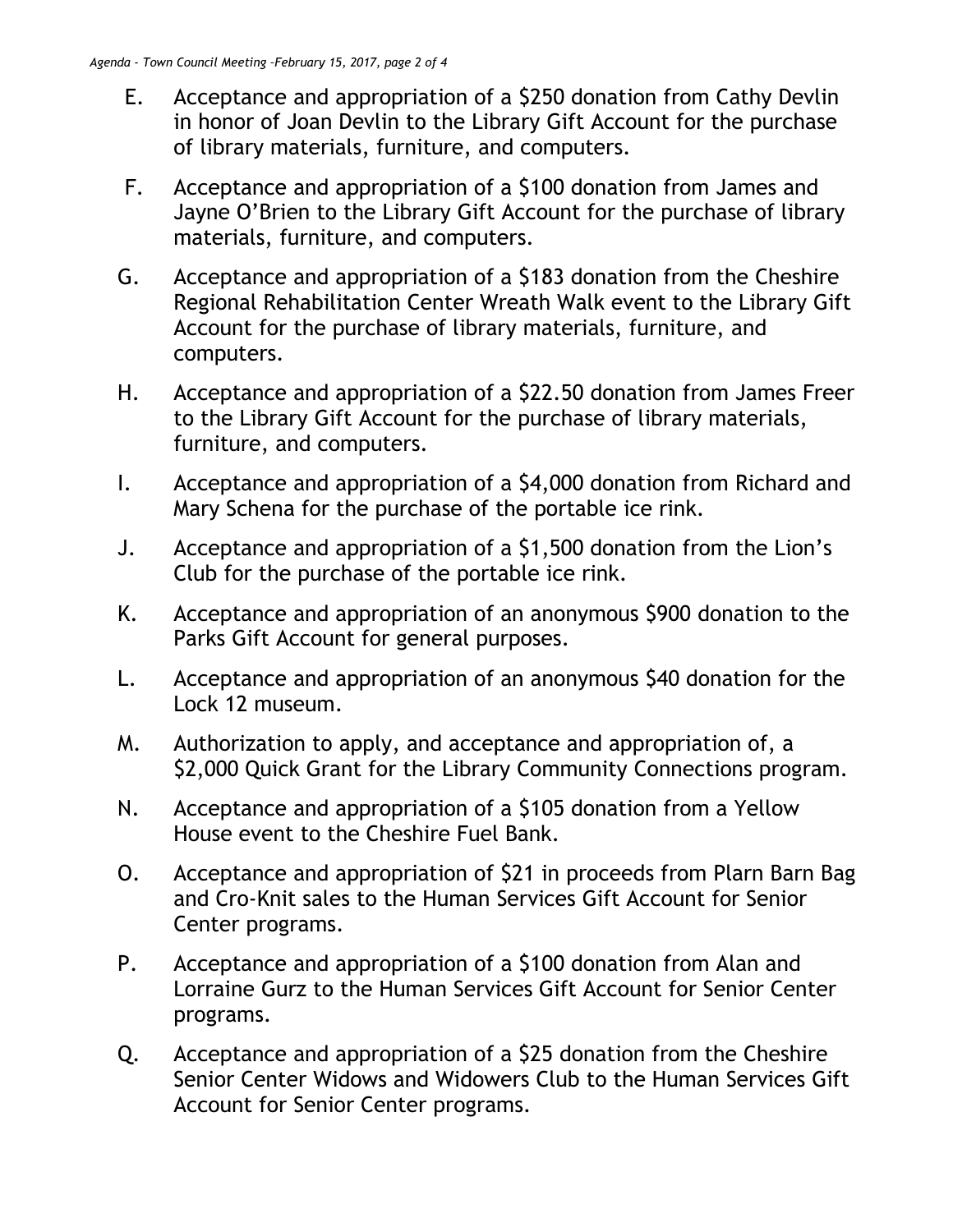- R. Acceptance and appropriation of a \$20 donation from Linda Wallinger to the Human Services Gift Account for Senior Center programs.
- S. Acceptance and appropriation of a \$60 donation from the winners of the Silent Auction at the Holiday Bazaar to the Human Services Gift Account for Senior Center programs.
- T. Acceptance and appropriation of a \$100 donation from Cathleen Devlin to the Jitney Bus Fund.
- 7. ITEMS REMOVED FROM CONSENT CALENDAR
- 8. OLD BUSINESS
- 9. NEW BUSINESS
	- A. Approval of amendments to the elderly tax relief ordinance Section 17-6.
	- B. Approval of amendments to the elderly tax freeze ordinance Section 17-15.
	- C. Consideration of tax credits for the 2015 Local Elderly Property Tax Credit Program.
	- D. Call for Public Hearing for the FY 2017-2018 General Operating Budget, Water Pollution Control Department Fund Operating Budget, and Community Pool Fund Operating Budget.
	- E. Acceptance of FY 15-16 Comprehensive Annual Financial Report (CAFR).
	- F. Appointment of auditor for FY 16-17.
	- G. Authorization to execute police accident reconstruction team regional agreement.
	- H. Authorization to apply and set public hearing for Cheshire Housing Authority rehabilitation and repair projects Small Cities CDBG grant.
	- I. Approval of a capital appropriation and authorization to purchase body-worn cameras pursuant to a full reimbursement grant.
	- J. Approval of successor lease for the former Casertano property.
	- K. Award of bid for Cheshire High School Emergency Generator to All Electric, Inc. for \$174,000.